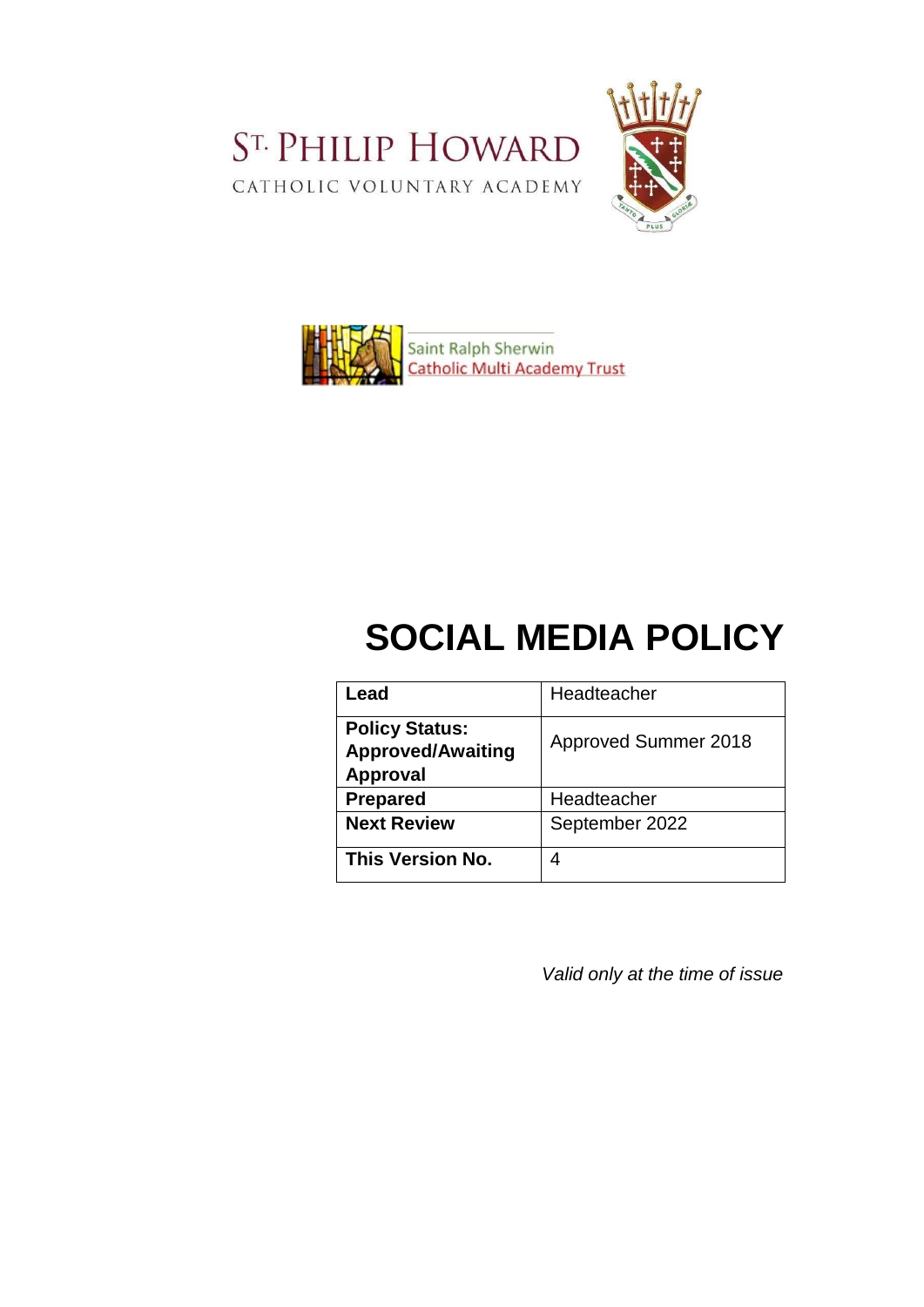# Contents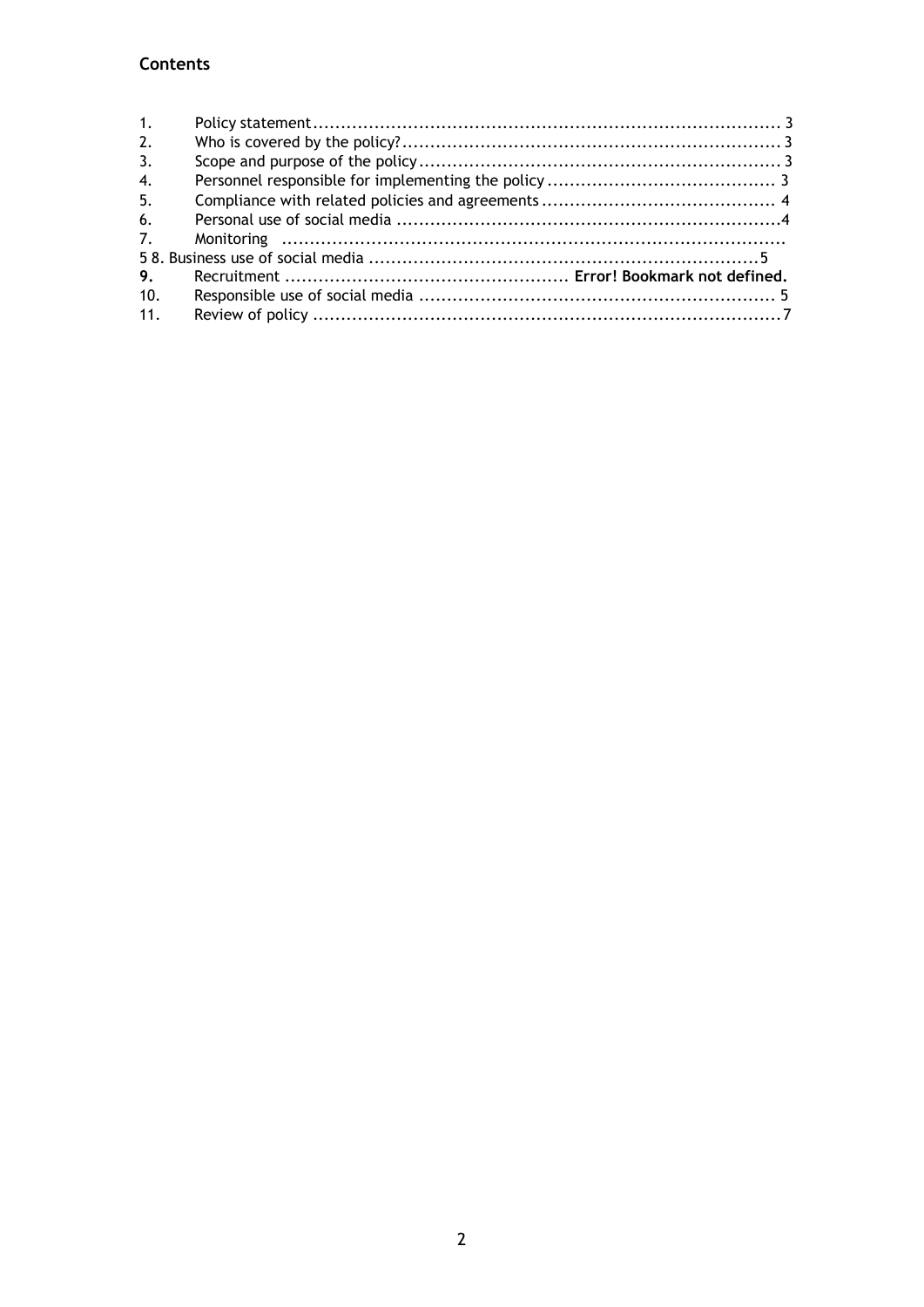# <span id="page-2-0"></span>**1. Policy statement**

- 1.1 We recognise that the internet provides unique opportunities to participate in interactive discussions and share information on particular topics using a wide variety of social media, such as Facebook, Twitter, blogs and wikis. However, employees' use of social media can pose risks to our ability to safeguard children and young people, protect confidential information and reputation, and can jeopardise our compliance with legal obligations. This could also be the case during off duty time.
- 1.2 Employees using social media are also potentially at risk of others misunderstanding the intent behind online communications or blurring of professional boundaries between children and young people and their parents or carers. This policy therefore sets out the Academy's expectations regarding the use of social media.
- 1.3 To minimise these risks, to avoid loss of productivity and to ensure that our IT resources and communications systems are used only for appropriate business purposes, and that the use of personal devices does not have an adversary impact on our business we expect employees to adhere to this policy.
- 1.4 This policy does not form part of any employee's contract of employment and it may be amended at any time.

#### <span id="page-2-1"></span>**2. Who is covered by the policy?**

- 2.1 This policy covers all employees working at all levels and grades. It also applies to consultants, contractors, casual and agency staff and volunteers (collectively referred to as **staff** in this policy).
- 2.2 Third parties who have access to our electronic communication systems and equipment are also required to comply with this policy.

#### <span id="page-2-2"></span>**3. Scope and purpose of the policy**

- 3.1 This policy deals with the use of all forms of social media, including Facebook, LinkedIn, Twitter, Wikipedia, all other social networking sites, and all other internet postings, including blogs.
- 3.2 It applies to the use of social media for both business and personal purposes, whether during working hours or otherwise. The policy applies regardless of whether the social media is accessed using our IT facilities and equipment or equipment belongingto members of staff.
- 3.3 Breach of this policy may result in disciplinary action up to and including dismissal. Disciplinary action may be taken regardless of whether the breach is committed during working hours, and regardless of whether our equipment or facilities are used for the purpose of committing the breach. Any member of staff suspected of committing a breach of this policy will be required to co-operate with our investigation, which may involve handing over relevant passwords and login details.
- 3.4 Staff may be required to remove internet postings which are deemed to constitute a breach of this policy. Failure to comply with such a request may in itself result in disciplinary action.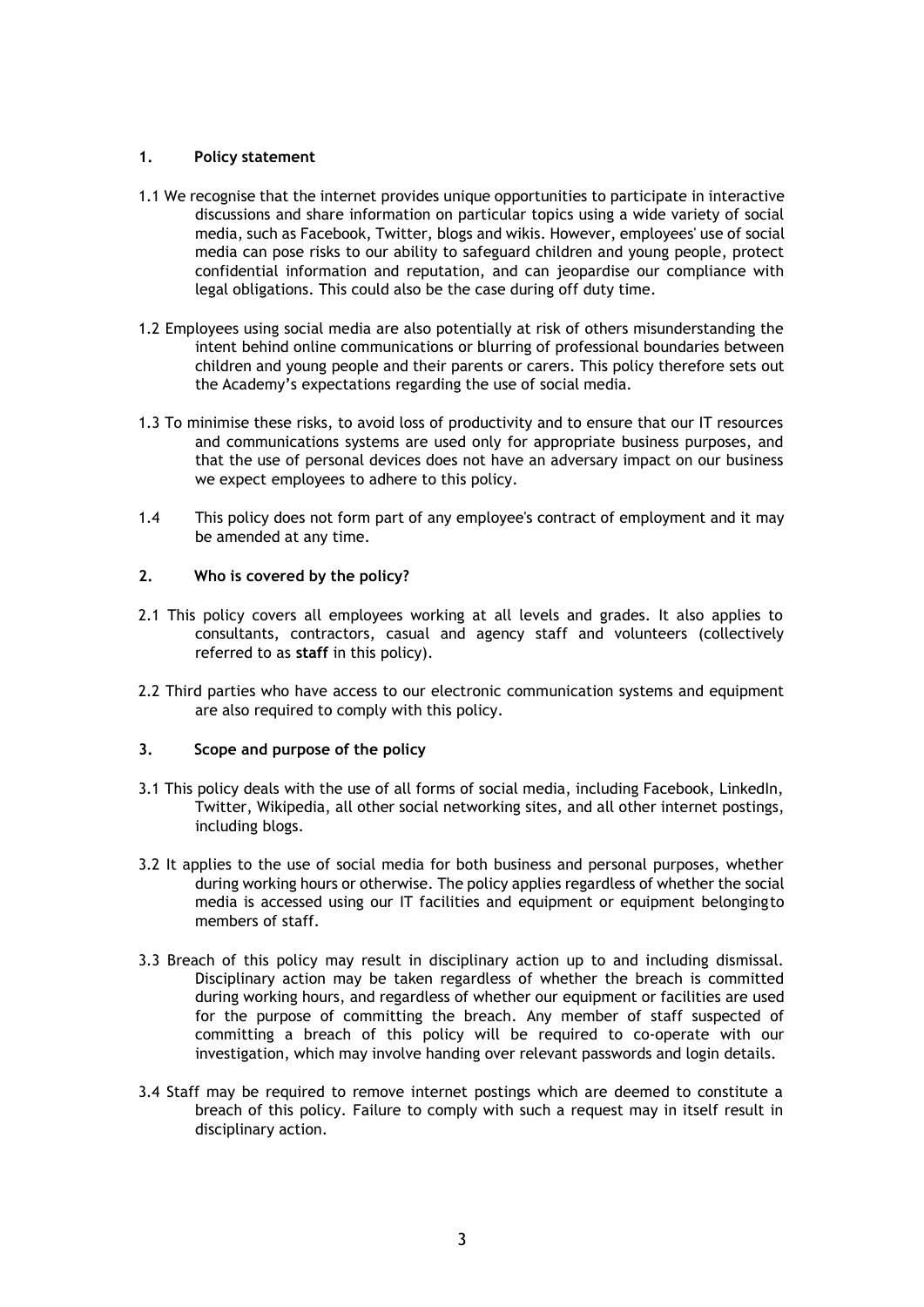#### <span id="page-3-0"></span>**4. Personnel responsible for implementing the policy**

4.1 The Governing Body has overall responsibility for the effective operation of this policy, but has delegated day-to-day responsibility for its operation to the Head Teacher. Responsibility for monitoring and reviewing the operation of this policy and making recommendations for change to minimise risks also lies with the Head Teacher.

- 4.2 All managers have a specific responsibility for operating within the boundaries of this policy, ensuring that all staff understand the standards of behaviour expected of them and taking action when behaviour falls below its requirements. [Managers will be given training in order to do this.
- 4.3 All staff are responsible for the success of this policy and should ensure that they take the time to read and understand it. Any misuse of social media should be reported to the Head Teacher. Questions regarding the content or application of this policy should be directed to your Line Manager.

#### <span id="page-3-1"></span>**5. Compliance with related policies and agreements**

- 5.1 Social media should never be used in a way that breaches any of our other policies. If an internet post would breach any of our policies in another forum, it will also breach them in an online forum. For example, employees are prohibited from using social media to:
	- (a) breach our ICT user policy;
	- (b) breach our obligations with respect to the rules of relevant regulatory bodies;
	- (c) breach any obligations they may have relating to confidentiality;
	- (d) breach our Disciplinary Rules;
	- (e) defame or disparage the Academy or its affiliates, governors, students, parents and carers, staff, business partners, suppliers, vendors or other stakeholders;
	- (f) harass or bully other staff in any way or breach our bullying policy;
	- (g) unlawfully discriminate against other staff or third parties or breach our Equal opportunities policy;
	- (h) breach our Data protection policy (for example, never disclose personal information about a colleague online);
	- (i) breach any other laws or ethical standards (for example, never use social media in a false or misleading way, such as by claiming to be someone other than yourself or by making misleading statements).
	- 5.2 Staff should never provide references for other individuals on social or professional networking sites, as such references, positive and negative, can be attributed to the Academy and create legal liability for both the author of the reference and the Academy.
	- 5.3 Employees who breach any of the above policies will be subject to disciplinary action up to and including termination of employment.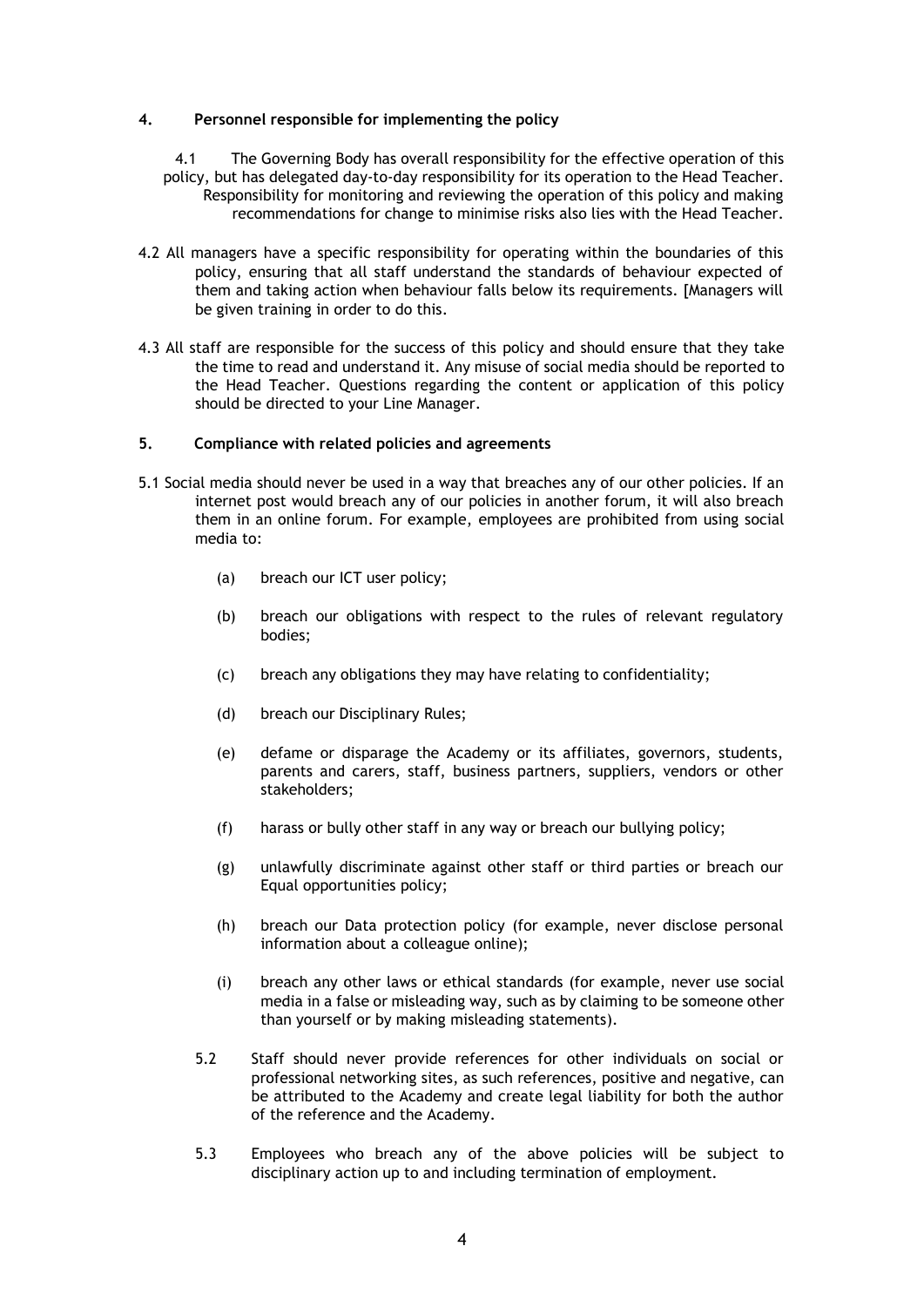# <span id="page-4-0"></span>**6. Personal use of social media**

6.1 Personal use of social media is never permitted during working time or by means of our computers, networks and other IT resources and communications systems.

#### **Monitoring**

- 6.2 The contents of our IT resources and communications systems are our property. Therefore, staff should have no expectation of privacy in any message, files, data, document, facsimile, telephone conversation, social media post conversation or message, or any other kind of information or communications transmitted to, received or printed from, or stored or recorded on our electronic information and communications systems.
- 6.3 We reserve the right to monitor, intercept and review, without further notice, staff activities using our IT resources and communications systems, including but not limited to social media postings and activities, to ensure that our rules are being complied with and for legitimate business purposes and you consent to such monitoring by [your acknowledgement of this policy and] your use of such resources and systems. This might include, without limitation, the monitoring, interception, accessing, recording, disclosing, inspecting, reviewing, retrieving and printing of transactions, messages, communications, postings, log-ins, recordings and other uses of the systems as well as keystroke capturing and other network monitoring technologies.
- 6.4 We may store copies of such data or communications for a period of time after they are created, and may delete such copies from time to time without notice.
- 6.5 Do not use our IT resources and communications systems for any matter that you wish to be kept private or confidential from the Academy.

#### **7. Business use of social media**

- 7.1 If your duties require you to speak on behalf of the Academy in a social media environment, you must still seek approval for such communication from your Line Manager, who may require you to undergo training before you do so and impose certain requirements and restrictions with regard to your activities.
- 7.2 Likewise, if you are contacted for comments about the Academy for publication anywhere, including in any social media outlet, direct the inquiry to the Headteacher's PA and do not respond without written approval.
- 7.3 The use of social media for business purposes is subject to the remainder of this policy.
- 7.4 Unless it is in relation to finding candidates (for example, if an individual has put his/her details on social media websites for the purpose of attracting prospective employers), the Academy will not, either themselves or through a third party, conduct searches on applicants on social media. This is because conducting these searches during the selection process might lead to a presumption that an applicant's protected characteristics (for example, sexual orientation or religious beliefs) played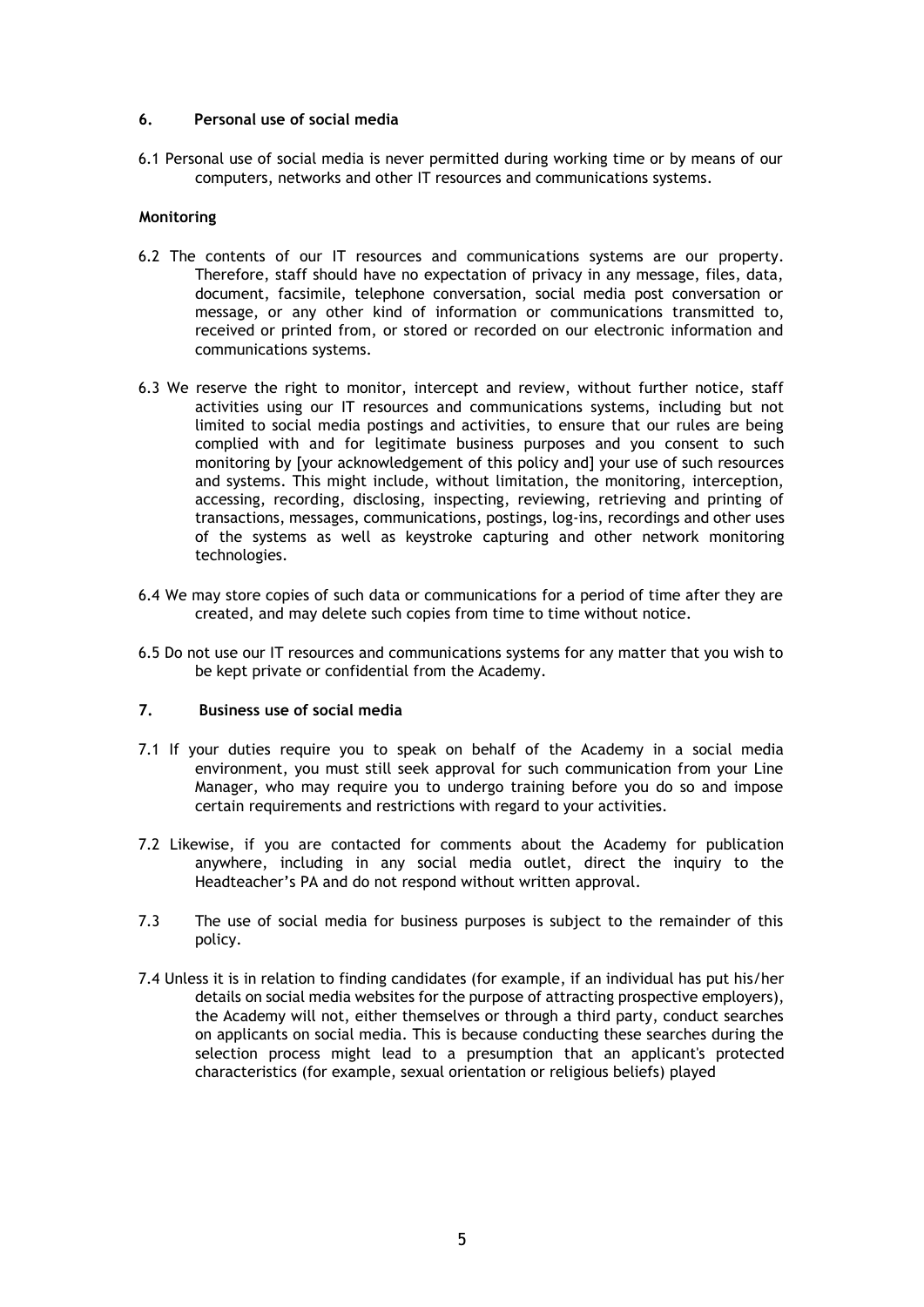#### **8. Responsible use of social media**

- 8.1 The following sections of the policy provide staff with common-sense guidelines and recommendations for using social media responsibly and safely and in order to protect staff and the Academy.
- 8.2 Employees' use of social media can pose risks to our ability to safeguard children and young people, protect our confidential information and reputation, and can jeopardise our compliance with our legal obligations. This could also be the case during off duty time.
- 8.3 Safeguarding children and young people:
	- (a) You should not communicate with pupils over social network sites. You must block unwanted communications from pupils.
	- (b) You should never knowingly communicate with pupils in these forums or via personal email account.
	- (c) You should not interact with any ex-pupil of the Academy who is under 18 on such sites.
	- (d) Communication with pupils should only be conducted through our usual channels. This communication should only ever be related to our business.
- 8.4 Protecting our business reputation:
	- (a) Staff must not post disparaging or defamatory statements about:
		- (i) our Academy;
		- (ii) our students or their parents or carers;
		- (iii) our governors or staff;
		- (iv) suppliers and vendors; and
		- (v) other affiliates and stakeholders,

but staff should also avoid social media communications that might be misconstrued in a way that could damage our Academy's reputation, even indirectly.

- (b) Staff should make it clear in social media postings that they are speaking on their own behalf. Write in the first person and use a personal e-mail address when communicating via social media.
- (c) Staff are personally responsible for what they communicate in social media. Remember that what you publish might be available to be read by the masses (including the Academy itself, future employers and social acquaintances) for a long time. Keep this in mind before you post content.
- (d) If you disclose your affiliation as an employee of our Academy, you must also state that your views do not represent those of your employer. For example, you could state, "the views in this posting do not represent the